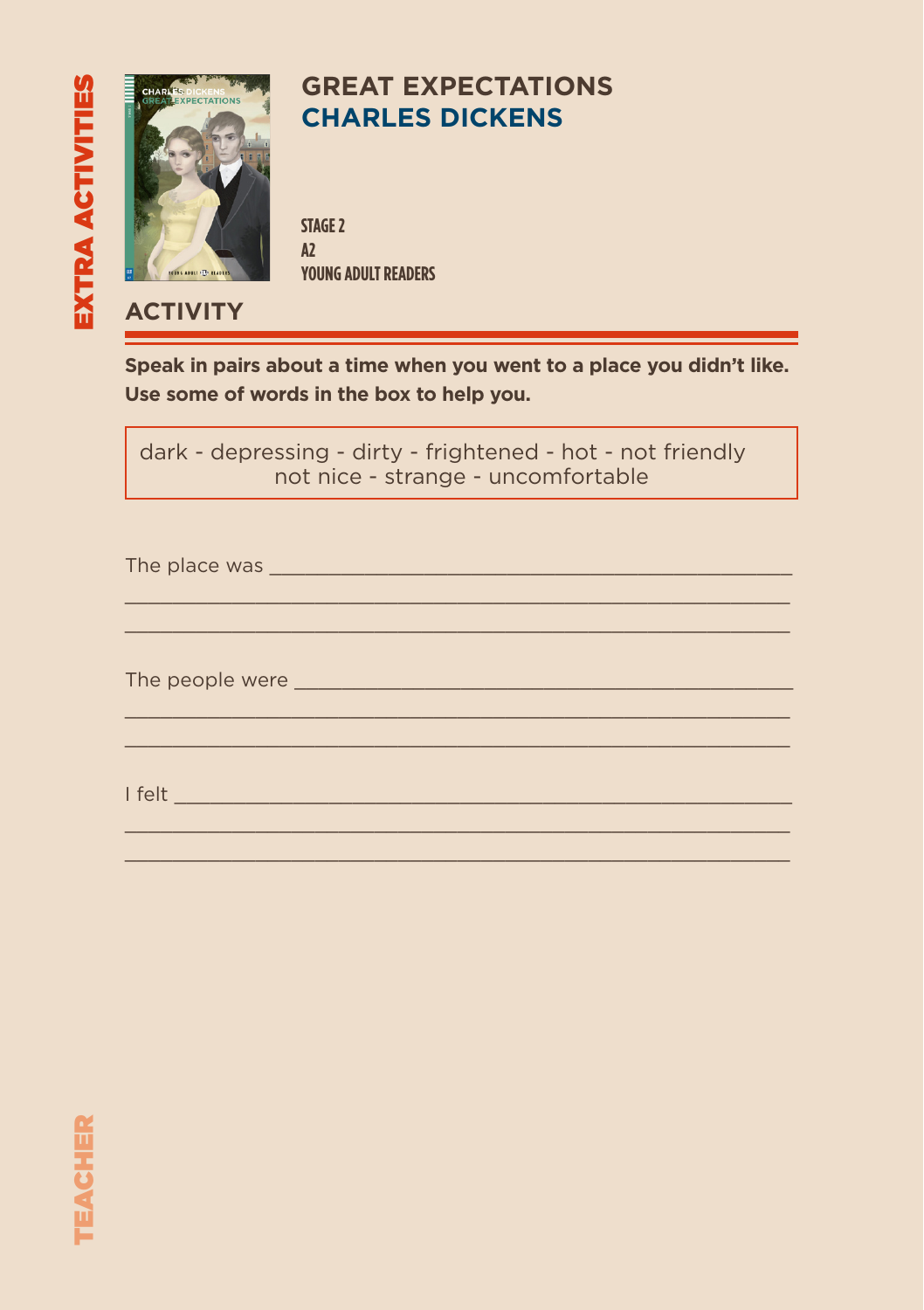

## **GREAT EXPECTATIONS CHARLES DICKENS**

**STAGE 2 A2 YOUNG ADULT READERS**

### **TEST YOURSELF**

#### **Complete the description of the customs men coming to get Magwitch.**

| We rowed 1                  | the river and then began to see 2                                           |  |
|-----------------------------|-----------------------------------------------------------------------------|--|
|                             | ships. We saw our Hamburg ship in the distance. It                          |  |
|                             | was coming 3 ___________________________ us quite fast. We went towards it, |  |
|                             | and Herbert, Startop and I 4 ________________________ said goodbye. None    |  |
|                             | of us had dry 5 _______________________. Then 6 _______________________, we |  |
|                             |                                                                             |  |
|                             | saw another boat coming towards us. It was coming away from the             |  |
| side of the river. It was 7 | very fast. There were                                                       |  |

| $1$ A to         | <b>B</b> down   | c <sub>by</sub>   |
|------------------|-----------------|-------------------|
| 2 A some         | <b>B</b> any    | <b>C</b> none     |
| 3 A out          | <b>B</b> back   | <b>C</b> towards  |
| 4 A all          | <b>B</b> didn't | <b>C</b> about    |
| 5 A feet         | <b>B</b> eyes   | <b>C</b> hands    |
| <b>6 A</b> early | <b>B</b> really | C suddenly        |
| 7 A stopping     | <b>B</b> moving | <b>C</b> watching |
| 8 A for          | <b>B</b> at     | <b>C</b> like     |
|                  |                 |                   |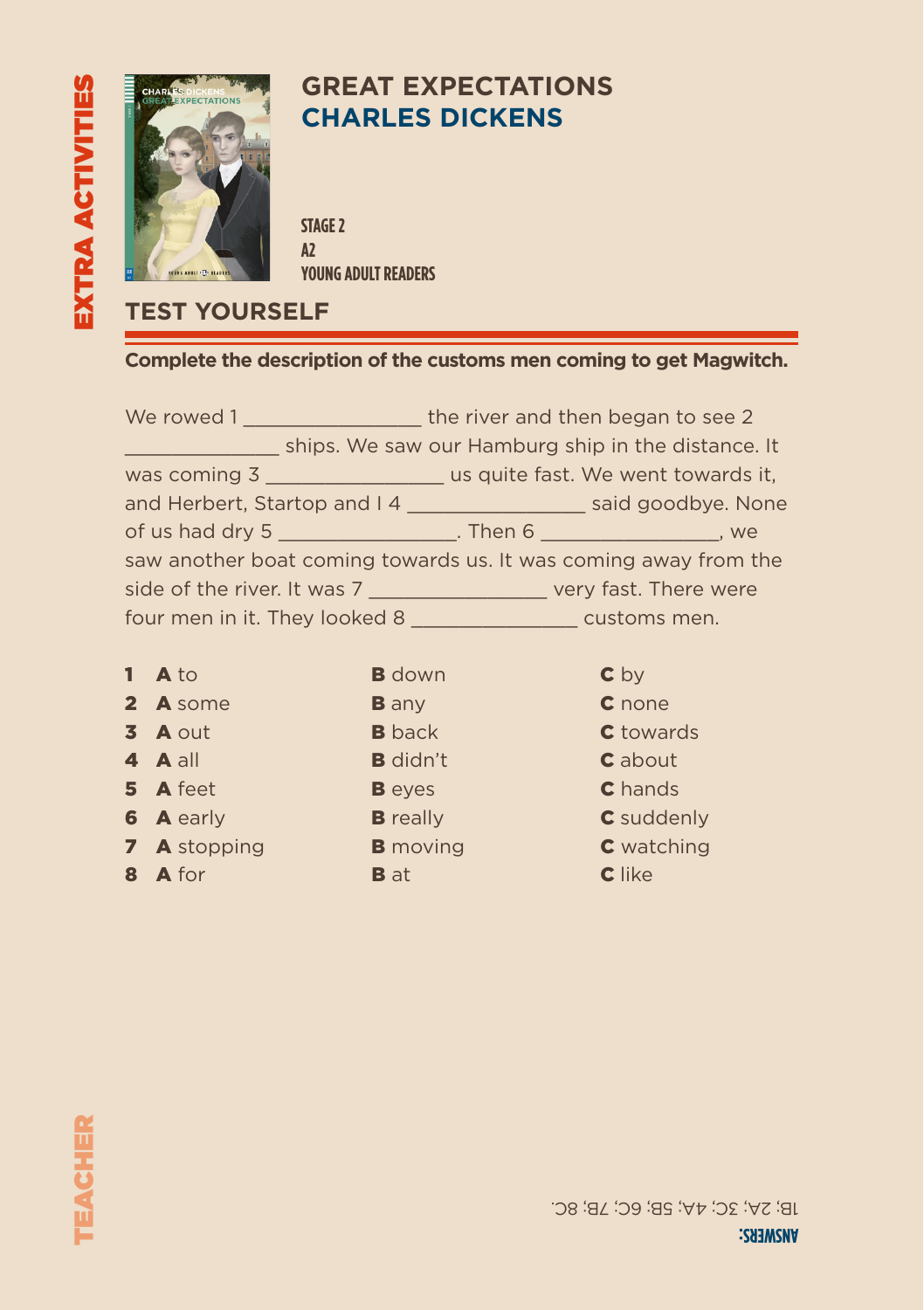

## **GREAT EXPECTATIONS CHARLES DICKENS**

**STAGE 2 A2 YOUNG ADULT READERS**

# Key (KET) - Writing

**You are Pip at the end of Great Expectations. Write a letter from Pip to Herbert in Cairo. Tell him about:**

- Joe, Biddy and little Pip
- Satis House
- Estella
- You and Estella